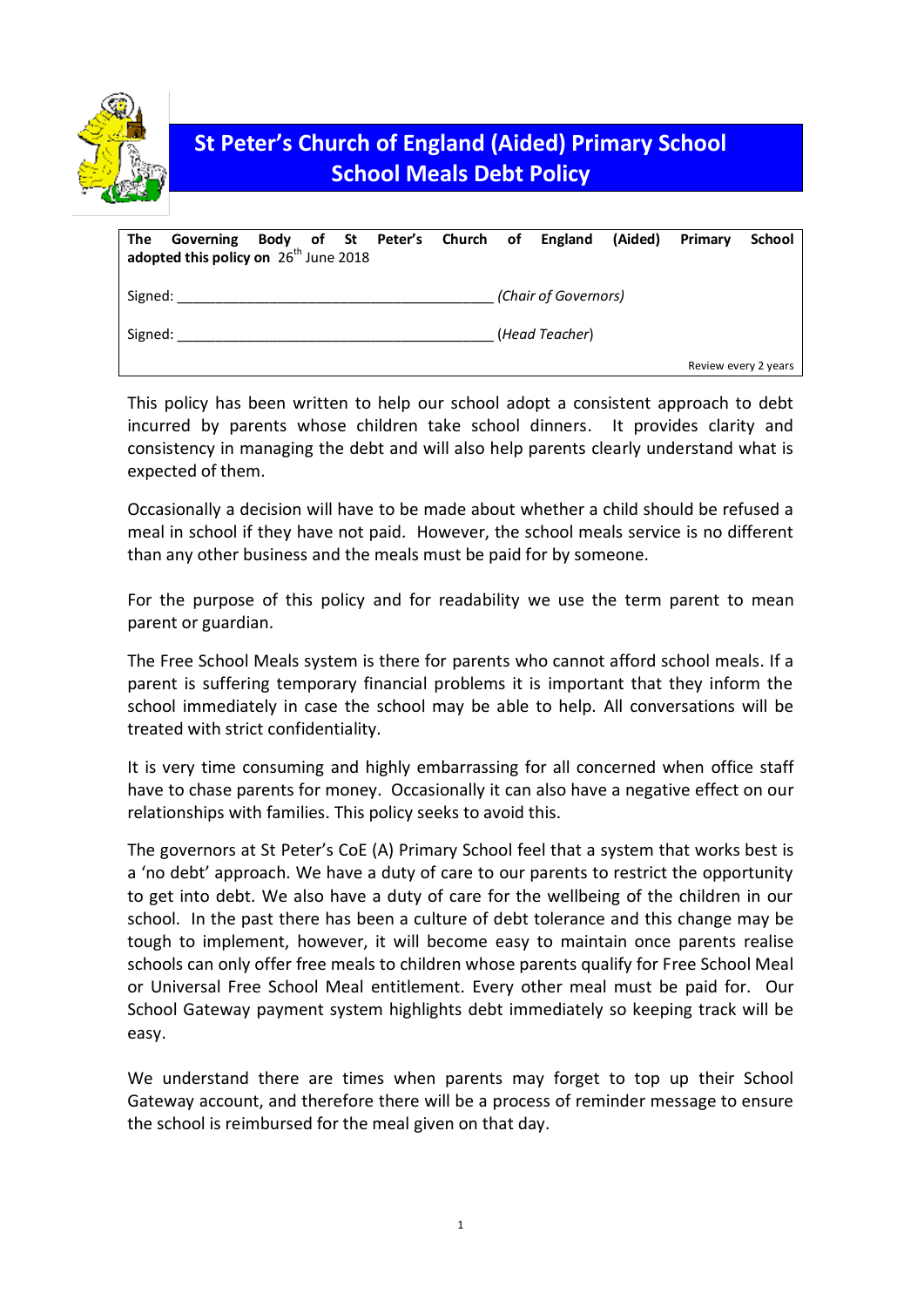The school will make parents aware of this policy in the following ways:

- A letter to parents
- Reminders in the school's newsletter
- The school prospectus
- The school website

This will ensure that all parents get the same message in a consistent way. This will be done at least once each year, more often when it is first introduced.

All parents will be provided with a copy of the policy when their child joins the school.

The letter to parents is attached as Appendix 1.

## *Key Information*

- 1. All parents are provided with a copy of the debt policy when their child joins the school.
- 2. All school lunches must be paid for in advance
- 3. No child should be sent to school with no money in their account and expect to be given a meal
- 4. Parents who don't want their child to have a hot school lunch, should provide a healthy packed lunch

## *Debt policy implementation*

### **Level 1**

Indicator: A child's account goes into debt

- Check 1 is this a FSM child, are dates correct?
- Check 2 is there a possibility that payments have not been credited?
- Check 3 does this parent normally pay on time, is this just a one off?

### Action 1:

- The child will be fed.
- The parent will be sent a 'Gentle debt reminder' text Appendix 2

### **Level 2**

Indicator: A child comes to school again without the debt being paid

- Check 1 is this a FSM child, are dates correct?
- Check 2 is there a possibility that payments have not been credited?

Check 3 has this parent made contact?

### Action 2:

- The child will be fed.
- The parent will be sent a 'Debt reminder' text Appendix 3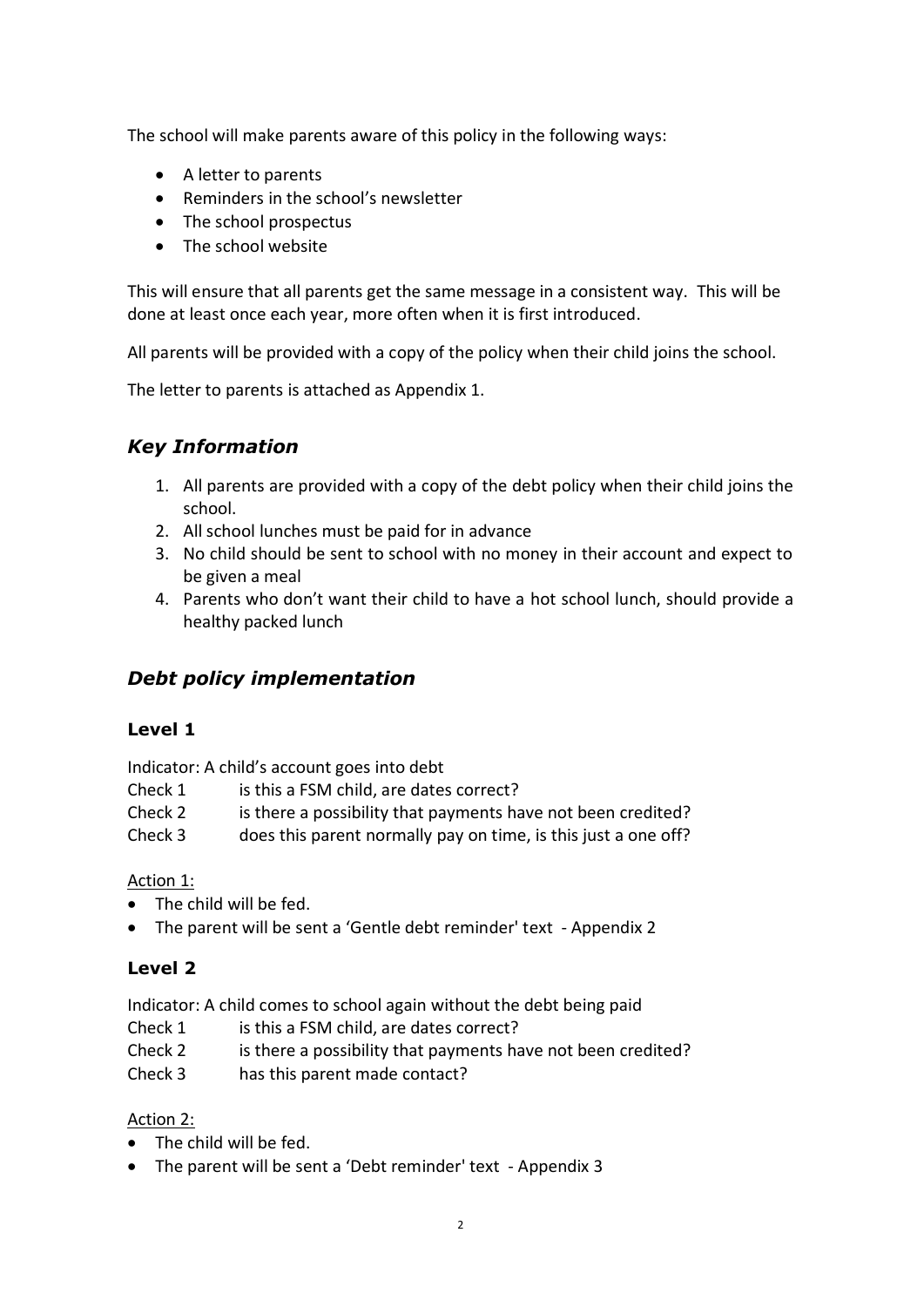## **Level 3**

Indicator: A child comes to school again without the debt being paid or a packed lunch

- Check 1 is this a FSM child, are dates correct?
- Check 2 is there a possibility that payments have not been credited?
- Check 3 has this parent made contact?

## Action 3:

- Someone will phone the parent to ask them to either bring the money into school or bring sandwiches in before lunchtime
- The child will not be fed unless money is received before lunchtime.

## **Level 4**

Indicator: The parent does not comply with any of these options,

- Check 1 is this a FSM child, are dates correct?
- Check 2 is there a possibility that payments have not been credited?
- Check 3 has this parent made contact?

Action 4: send strong debt letter

• The Head Teacher will send a final letter - Appendix 4

## **Level 5**

Indicator: The parent consistently does not comply with any of these options,

- Check 1 is this a FSM child, are dates correct?
- Check 2 is there a possibility that payments have not been credited?
- Check 3 has this parent made contact?

### **Action 5: bring in outside agencies**

Local Authority to advise, potentially report to social services.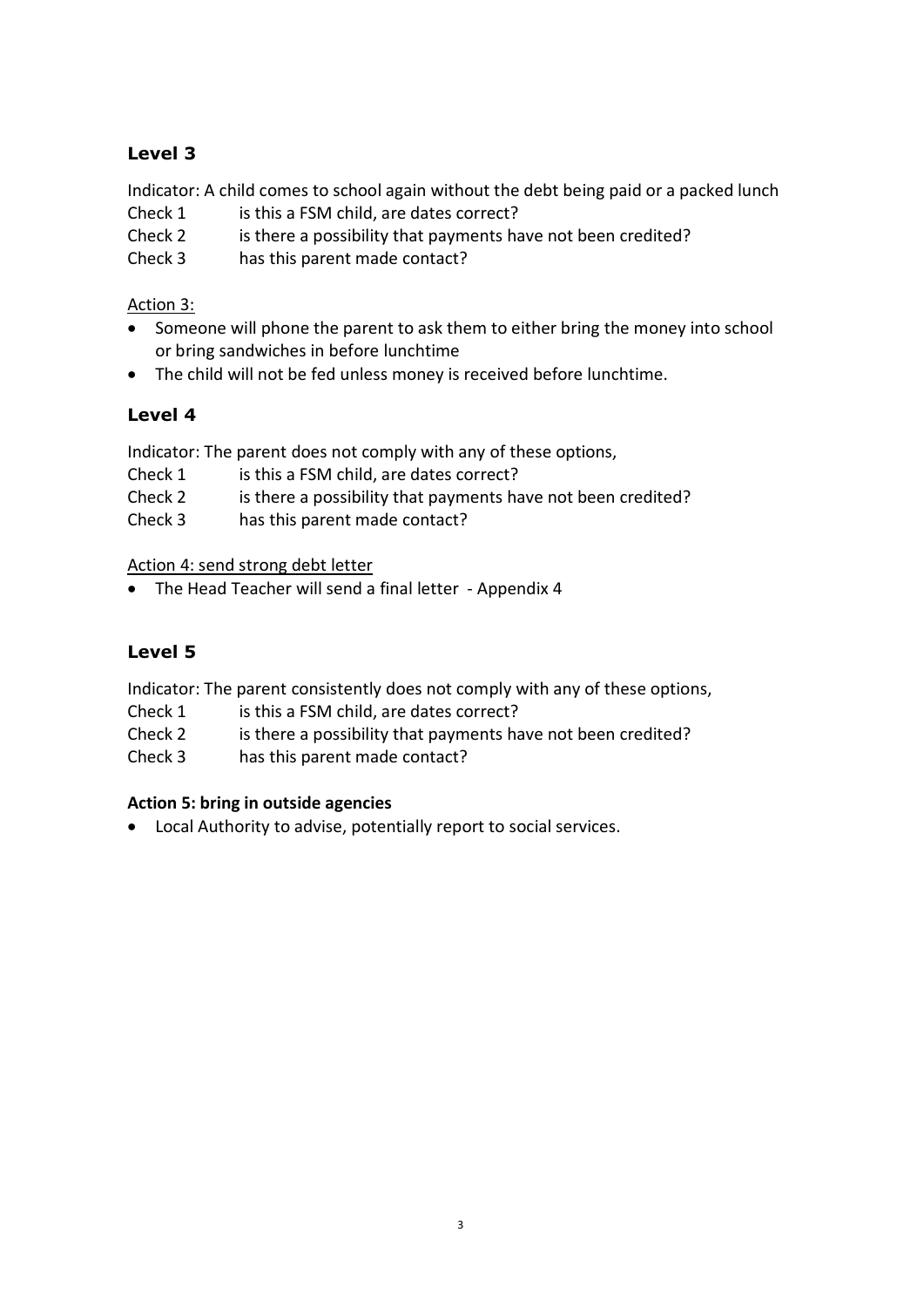### **Appendix 1**

#### Dear Parents / Carers

#### School Meals Policy

St Peter's CoE (A) Primary School have a NO DEBT policy relating to school meals.

The reason for this is because if debts are incurred, then the school budget has to pay for them. This means that money which should be spent on the children's education is used to pay for any unpaid meals. I am sure everybody will agree that this is unacceptable and we hope that all parents give this policy their full support. As we all know nobody takes their child to McDonalds and expects them to be given food without paying; the same applies at school.

If you believe that you may qualify for entitlement to Free School Meals please contact the office for more details. This allowance is a statutory right and it is important that you use it if you qualify. We will help you all we can with your application.

If you are suffering temporary financial problems it is important that you contact the school immediately in case the school may be able to help.

School lunches must be paid for in advance using any of the methods of payment outlined below:

- Online via our School Gateway app. **THIS IS OUR PREFERRED METHOD**
- Send cash or cheque in a marked envelope

If a parent genuinely forgets to pay in advance, the school may grant a debt allowance of up to two meals. However this debt must be paid by day 3 and future meals must be paid in advance before any meal is provided.

If the debt is not cleared, parents must provide a packed lunch. In a case when a debt payment is not received nor a packed lunch provided, the office will phone the parent to ask them to come to school with the money or provide sandwiches before lunch time.

If payment of the debt is not received by the next day, the school may also inform Social Services of failures in parents' responsibility to provide food for children. The Head Teacher also reserves the right to inform the Chair of the Governors Finance Committee who in extreme cases may decide to begin legal proceedings against parents to recover the debt.

We hope that by implementing this debt policy we are able to help parents manage school dinner money better and at the same time ensure that all the money that is for children's learning is available.

If you have any concerns please don't hesitate in contacting me.

Yours sincerely

Mrs A Banks Head Teacher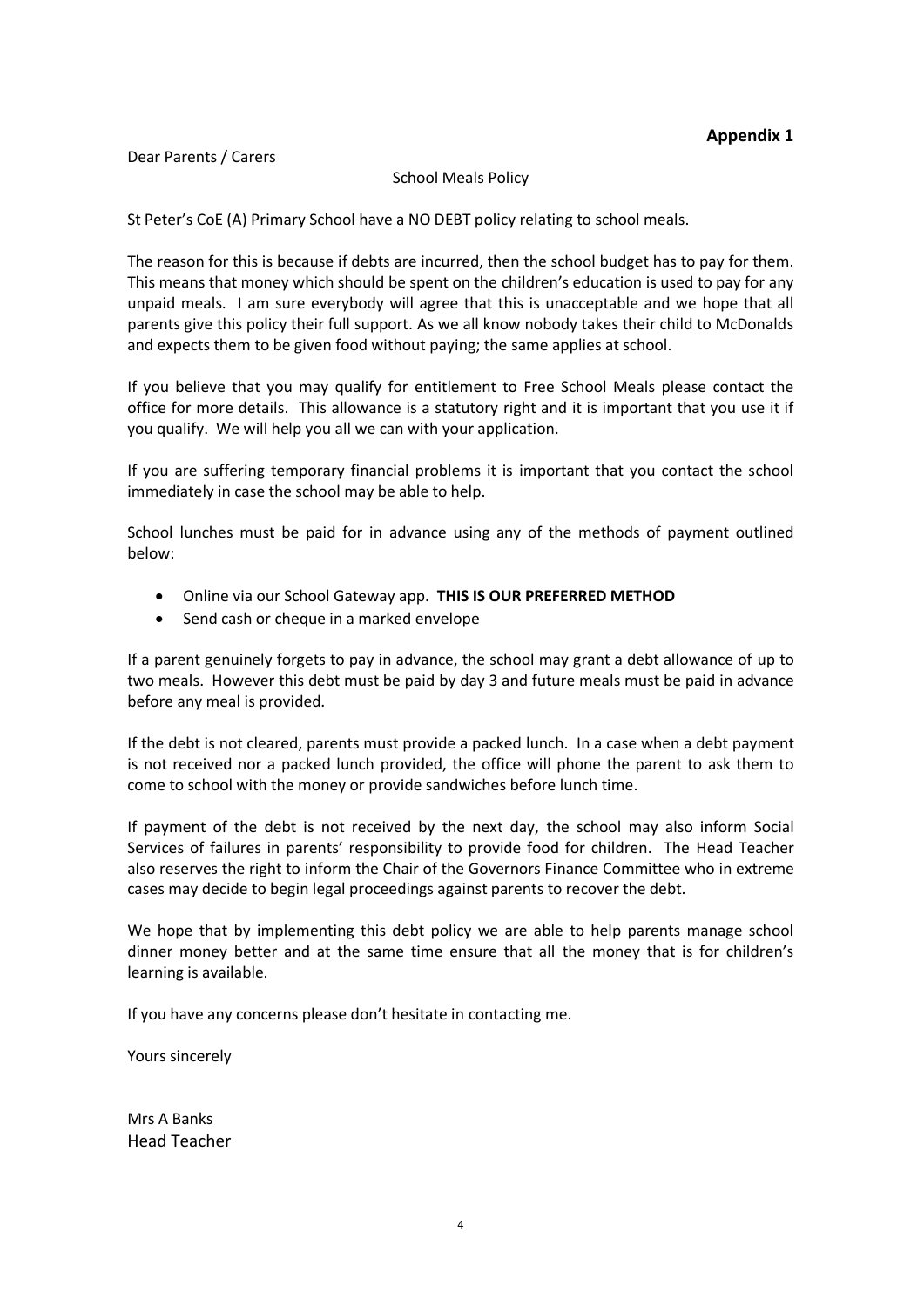### **Appendix 2**

#### Text Message 1

Your child had a dinner today and unfortunately there were insufficient funds in your account. Please top-up School Gateway. Thank you.

SMS character limit = 160 Message = 136

### **Appendix 3**

#### Text Message 2

Dinner money still owed, please top up School Gateway or pay the office. No school meals provided until this is paid, please provide your child packed lunches.

SMS Message Limit = 160 Message length = 159